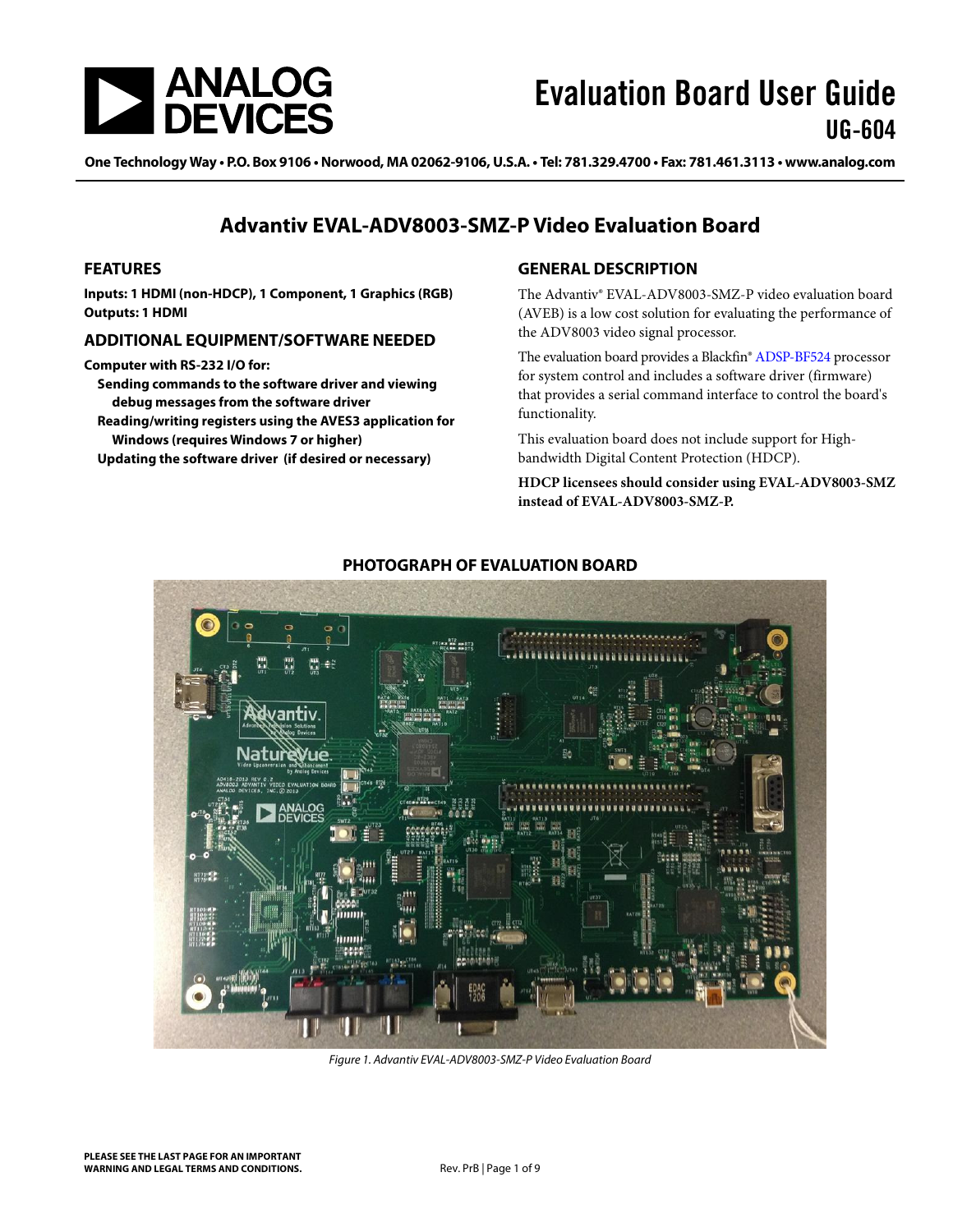# TABLE OF CONTENTS

### **REVISION HISTORY**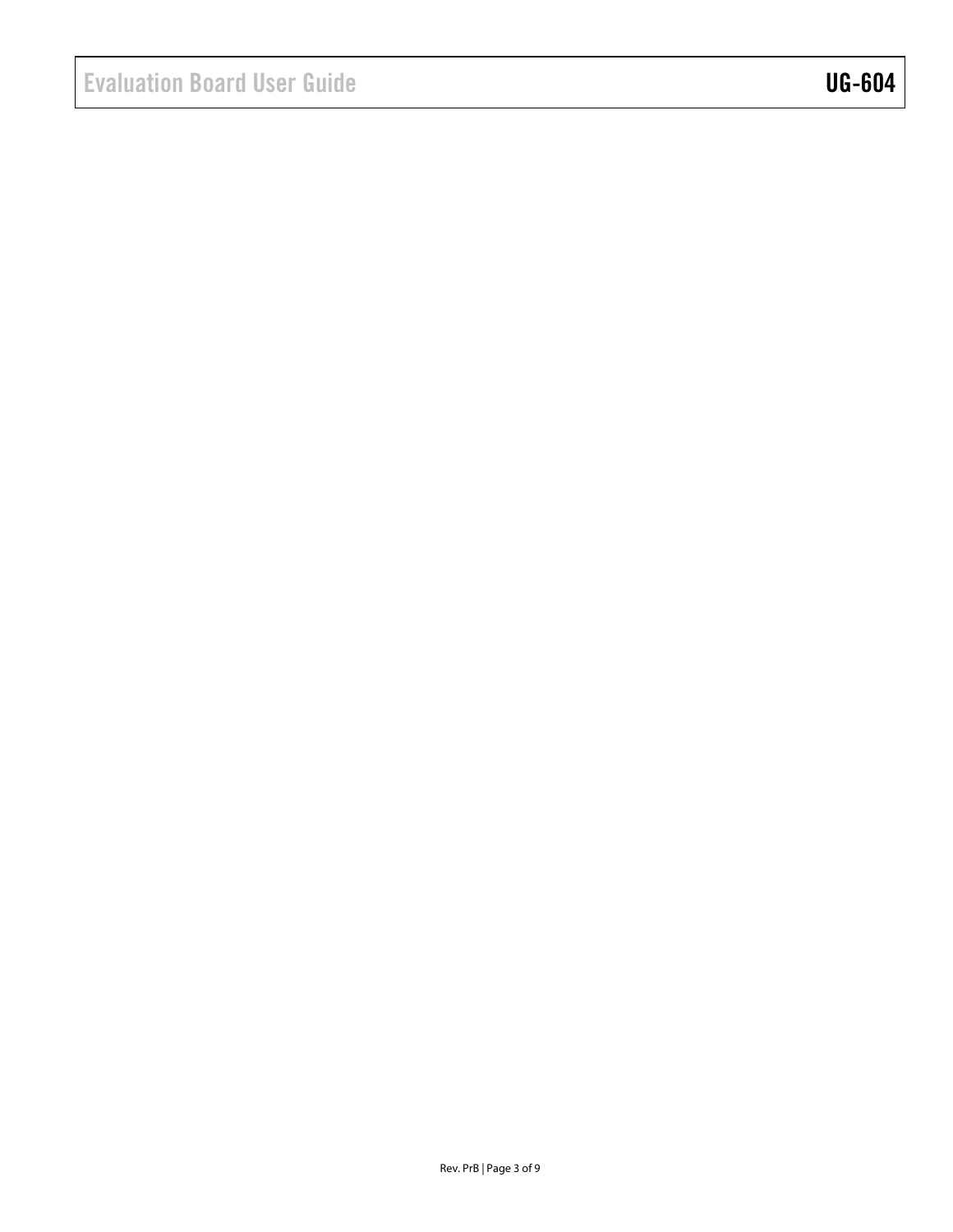# **TERMINOLOGY**

Throughout this user guide, the following terms are used.

### **Source**

A source outputs digital audio/video over a DVI/HDMI interface. This can be a DVD/Blu-ray player, set-top box, game console, or any other device with a DVI/HDMI output.

### **Sink**

A sink accepts video through a DVI/HDMI interface. This is nearly always a display with DVI/HDMI input in the context of this user guide.

### **Software driver**

"Software driver" refers to the software that runs on the ADSP-BF524 and implements the link between a source and sink with respect to this evaluation board.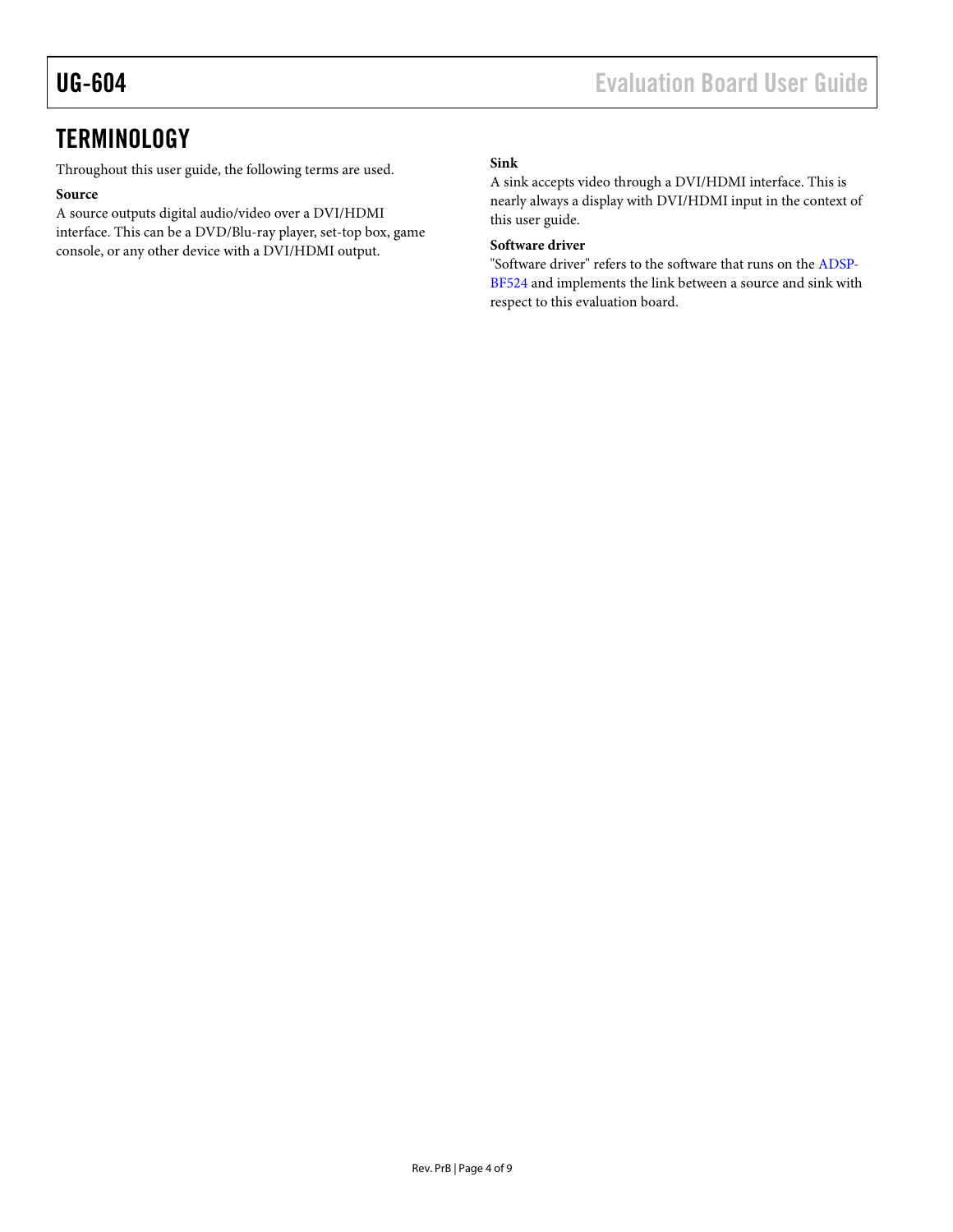# EVALUATION BOARD HARDWARE

A block diagram of the EVAL-ADV8003-SMZ-P is shown in Figure 2 and components are described in Table 1:



Figure 2. Block Diagram of the EVAL-ADV8003-SMZ-P

#### **Table 1. Evaluation Board Hardware Components**

| Reference         |                        |                                                                                                                    |
|-------------------|------------------------|--------------------------------------------------------------------------------------------------------------------|
| <b>Designator</b> | <b>Function</b>        | <b>Description</b>                                                                                                 |
| JT <sub>2</sub>   | <b>Power Connector</b> | J12 is where the 7.5 V, 4 A power supply is connected.                                                             |
| SWT8              | BF524 Reset            | This switch resets the BF524 processor.                                                                            |
| PT <sub>1</sub>   | BF524 RS-232 port      | RS-232 interface between the BF524 and the computer (for user control and debug output).                           |
| PT <sub>2</sub>   | BF524 USB port         | USB interface between the BF524 and the computer (will be used in future to update OSD)                            |
| JT10              | BF524 JTAG             | The ICE-100B or the HPUSB-ICE is connected here to program the BF524 flash or to execute source code<br>debugging. |
| JT12              | <b>HDMI</b> Input      | HDMI Input (RXA) for the ADV7842                                                                                   |
| JT13              | Component Input        | Component input for the ADV7842                                                                                    |
| JT14              | Graphics Input         | Graphics (RGB) input for the ADV7842                                                                               |
| JT4               | <b>HDMI Output</b>     | HDMI Output (TX1) from the ADV8003                                                                                 |
| JT6               | Dig A/V Input          | Header for Digital Audio/Video Input (TTL)                                                                         |
| JT3               | Dig A/V Output         | Header for Digital Audio/Video Output (TTL)                                                                        |
|                   |                        |                                                                                                                    |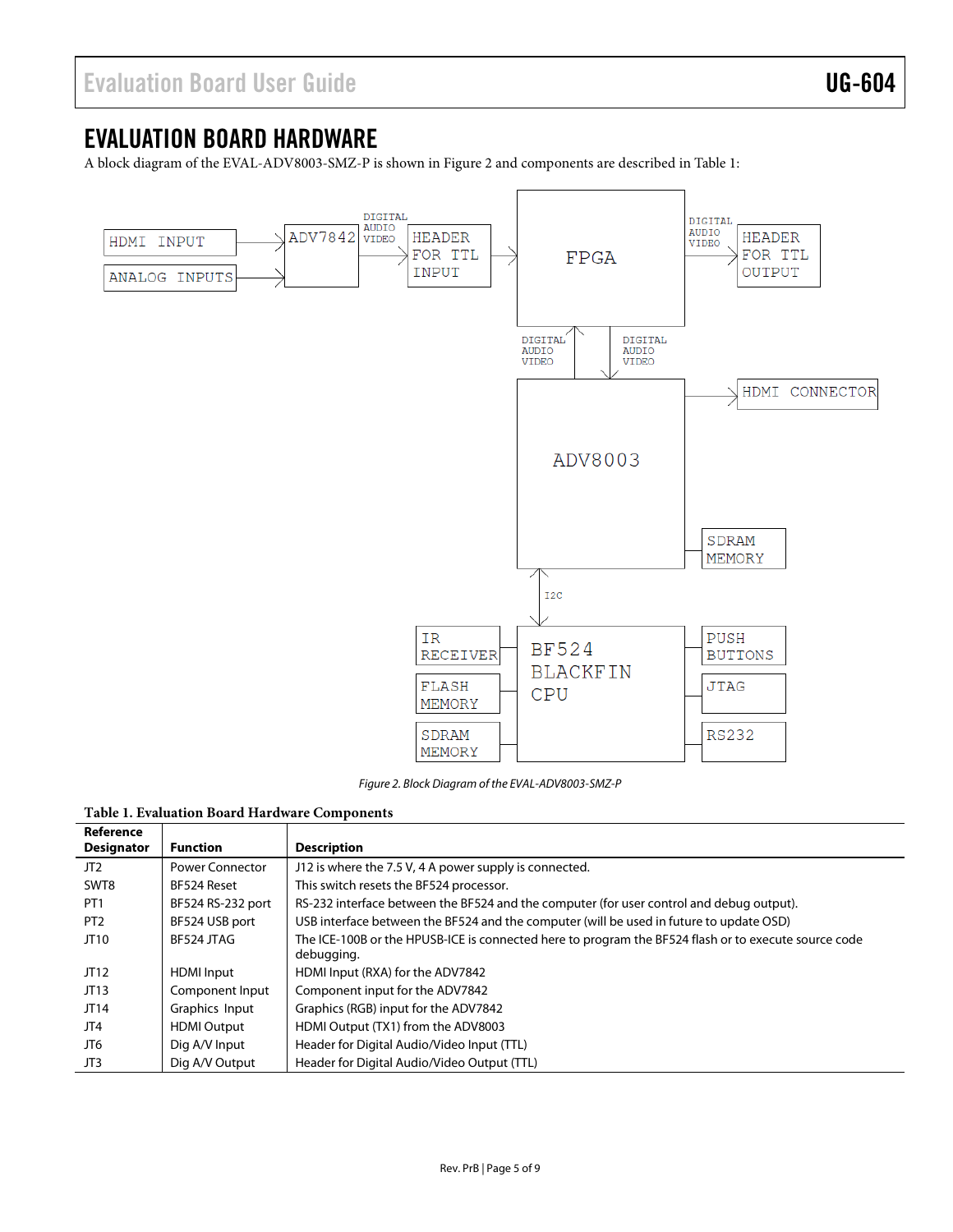### **CONFIGURING THE EVALUATION BOARD**

Whereas in the past, we provided scripts to configure our evaluation boards, due to the flexibility of the ADV8003, we strongly recommend using the software driver to configure the board and evaluate the components.

Whether the software driver starts automatically depends on if a jumper is installed across Pin 1 and Pin 2 of JT7, as follows:

\* If a jumper **is not** installed on JT7 pins 1-2, the application will automatically start the SW driver after power-up or reset. At that point the board can be configured using the supplied IR remote or console commands.

\* If jumper **is** installed on JT7 pins 1-2, the application will pause at the command prompt and not start the SW driver in order to allow the user to configure the board. This is typically accomplished with the AVES application.

The RS-232 command-line interface operates at 115,200 baud, eight data bits, no parity, one stop bit, and no flow control. Typing **help** via RS-232 lists the commands that can be used to control the board as well as indicate the version of firmware and build date.

The SW driver is a collection of routines that configures the various devices via I2C. The RS232 output is used to provide useful information back to the user. Registers can still be read/written from the command line, but anything that is written to a register can be overwritten by the SW driver.

Since the commands for the software driver change frequently, we describe these in a separate document available in the EVAL-ADV8003-SMZ-P support page on EngineerZone (https://ez.analog.com/docs/DOC-4497).

### **AVES3**

AVES3 is a Windows®-based application that runs on a PC and allows the user to read and write registers on the ADV7842 and ADV8003. It also displays the individual bit fields for each register and allows the user to read/write these individual bit fields. The software supports RS-232, USB, and I<sup>2</sup>C (using the Total Phase Aardvark I<sup>2</sup>C/SPI host adapter).

Starting with AVES3, each evaluation board will have its own AVES3 folder which will contain files specific to that evaluation board.

The AVES3 folder for this board can be downloaded from the EVAL-ADV8003-SMZ-P support page on EngineerZone (https://ez.analog.com/docs/DOC-4497).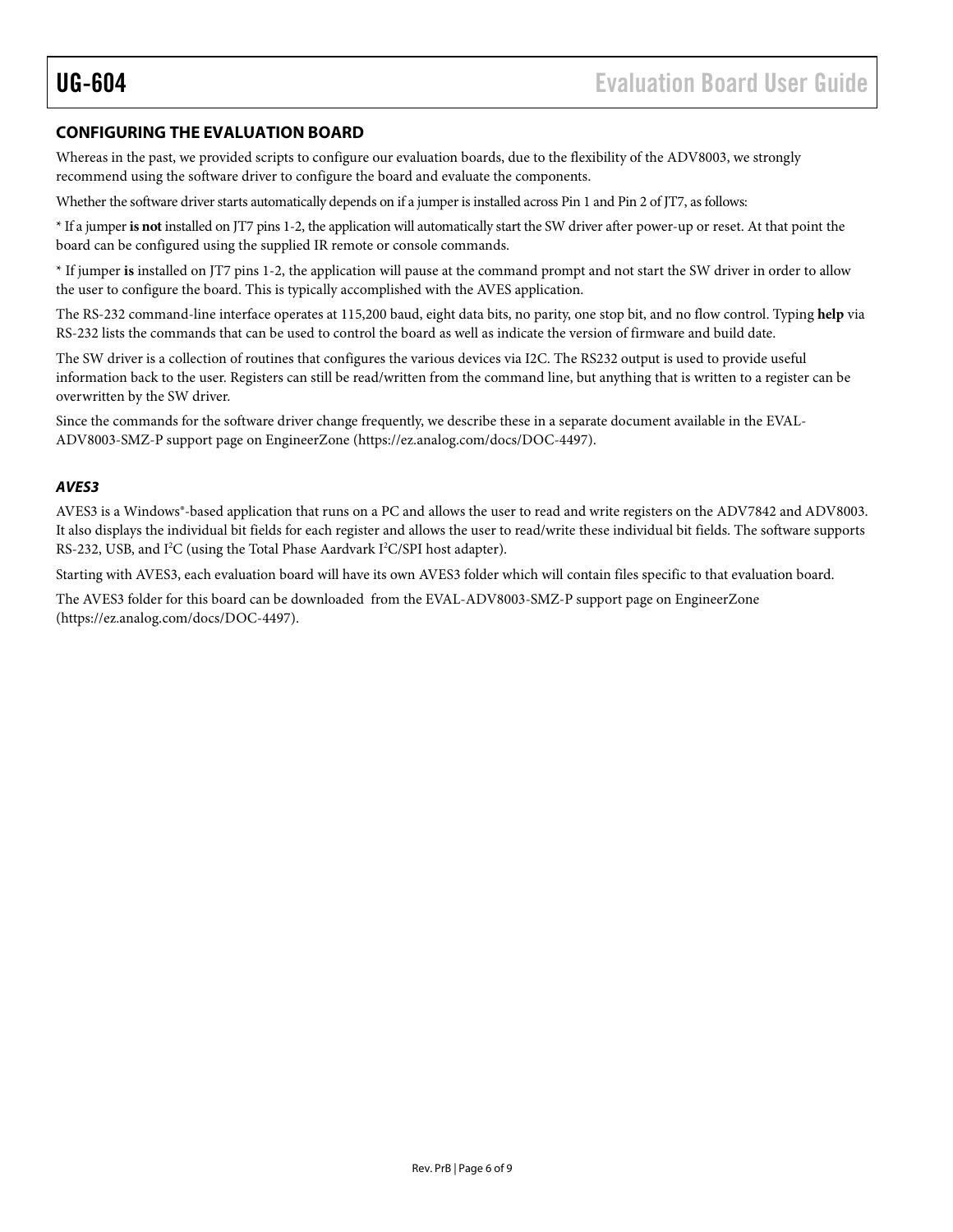## EVALUATION BOARD SOFTWARE

The SW driver on evaluation board can be updated using the u-boot bootloader that comes with board. However, we suggest that customers purchase VisualDSP++ 5.0 and a low-cost JTAG debugger for Blackfin processors (HPUSB-ICE or ICE-100B) to use in case the u-boot software is accidentally erased or corrupted.

### **UPGRADING THE APPLICATION BINARY USING U-BOOT**

Every EVAL-ADV8003-SMZ-P evaluation board ships with the U-Boot boot loader firmware. Assuming this software hasn't been erased/corrupted, you have the option of upgrading the firmware using only an RS-232 cable and software.

The output from u-boot should look something like this:

```
------------------- 
U-Boot 2012.07-rc2 (ADI-2012R2) (Jul 16 2013 - 11:21:16) 
CPU: ADSP bf524-0.2 (Detected Rev: 0.2) (spi flash boot) 
Board: ADI Advantiv™ Video Evaluation Board 
       Support: http://ez.analog.com 
Clock: VCO: 300 MHz, Core: 300 MHz, System: 100 MHz
RAM: 8 MiB 
SF: Detected M25P32 with page size 64 KiB, total 4 MiB 
In: serial 
Out: serial 
Err: serial 
KGDB: [on serial] ready 
Hit any key to stop autoboot: 
-------------------
```
If you see this RS232 output, you can use the following steps to upgrade the application binary on your board (if you determine this is necessary). Note that these instructions assume you are using the version 4.78 of Tera Term for Windows (which is free to download and use). We have experienced YMODEM issues with previous versions of TeraTerm, so we strongly suggest using version 4.78 or higher.

1. After you see the **hit any key to stop autoboot** prompt, press a key during the countdown. You should then see a prompt, **bfin >**.

2. At the prompt, type the following command:

```
 sf probe 0:1
```

```
You should see the following:
    SF: Detected M25P32 with page size 64 KiB, total 4 MiB 
    bfin> 
3. At the prompt, type the following command:
        loady
```
You should see the following output:

## Ready for binary (ymodem) download to 0x00800000 at 115200 bps...

4. In Tera Term, under **File**, click **Transfer**, then **YMODEM**, and select **Send…**

5. Select the application binary file (for example, **BF\_7842\_8003\_VSP\_1.80RC3\_20140312.bin**) and click **Open**.

You should see the YMODEM send dialog box progress quickly from 0% to 100%. If the software stalls at Packet 1 or Packet 2 for a few seconds, you may need to cancel and retry. It is possible that you may need to repeat Step 3 through Step 5 a few times to accomplish the transfer. After the transfer is complete, you should see something like the following output:

```
CCxyzModem - CRC mode, 0(SOH)/721(STX)/0(CAN) packets, 4 retries 
## Total Size = 0x000b3f70 = 737136 Bytes 
bfin>
```
6. At the prompt, type the following command to erase the application area of the SPI flash memory:

sf erase 0x60000 0xc0000

(Note: that this is slightly larger than the value 0xa0000 used on previous evaluation boards)

You should then see the following output:

bfin>

7. At the prompt, type the following command to program the application area of the SPI flash memory:

sf write \$(loadaddr) 0x60000 \$(filesize)

You should then see the following output:

bfin>

8. At this point, if you reset your board and allow the countdown to complete, U-Boot should launch the application binary that you just programmed.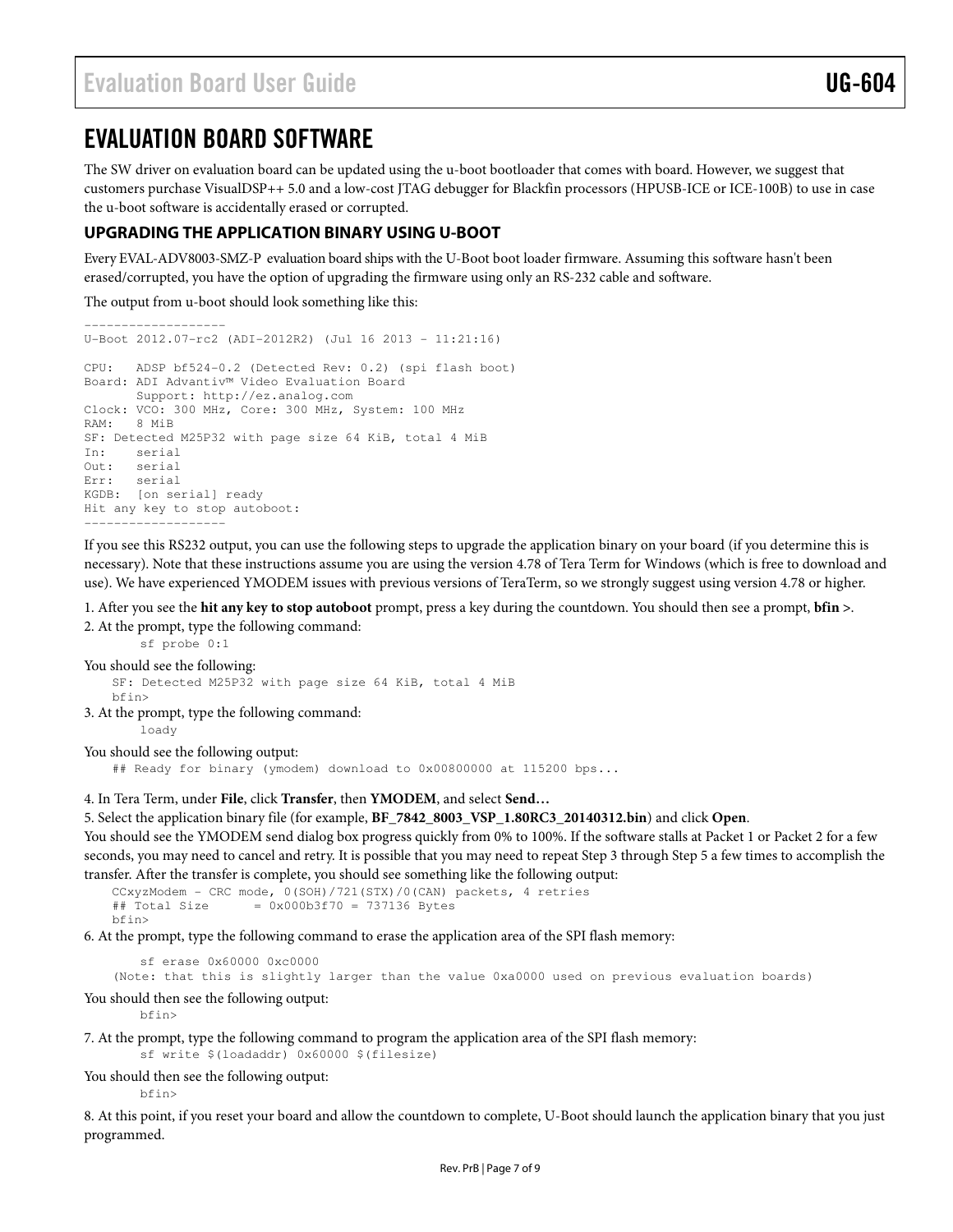### **UPGRADING THE OSD BINARY USING U-BOOT**

u-boot can also be used to program the OSD binary (located in UT27). You can use the following steps to upgrade the OSD binary on your board (if you determine this is necessary). Note that these instructions assume you are using version 4.78 of Tera Term for Windows (which is free to download and use). Note: we have experienced YMODEM issues with previous versions of TeraTerm, so we strongly suggest using version 4.78 or higher.

1. At the bfin> prompt, type the following command:

run spiloopon

2. You should see the following output: gpio: pin pg9 (gpio 25) value is 1 gpio: pin pf5 (gpio 5) value is 0 gpio: pin pf7 (gpio 7) value is 1 3. Type the following command: sf probe 0:3 4. You should see the following output: SF: Detected M25P128 with page size 256 KiB, total 16 MiB bfin> ( Note: you may need to enter this command 2-3 times in order to detect the M25P128 correctly.) At the prompt, type the following command: loady You should see the following output: ## Ready for binary (ymodem) download to 0x00800000 at 115200 bps...

- 1. In Tera Term, under **File**, click **Transfer**, then **YMODEM**, and select **Send…**
- 2. Select the OSD binary file (for example, **OSD\_1.80RC3\_20140312.bin**) and click **Open**.
- 3. You should see the YMODEM send dialog box progress slowly from 0% to 100%. If the software stalls at Packet 1 or Packet 2 for a few seconds, you may need upgrade Teraterm to version 4.78. (Note: we have noticed that if the software stalls, it typically results in a wrong file size. We believe this was an issue with YMODEM transfer in Teraterm and the version 4.78 appears to have fixed it.)
- 4. After the transfer is complete, you should see something similar to the following output:  $CCxyzModem - CRC mode, 0(SOH)/7739(STX)/0(CAN) packets, 3 vertices  
# Total Size =  $0x0078e6e5 = 7923429$ Bytes$  $= 0x0078e6e5 = 7923429$  Bytes
- 5. bfin>At the prompt, type the following command to erase the contents of UT27 (serial flash memory for ADV8003 OSD)

sf erase 0x0 0x800000

You should then see the following output:

bfin>

6. At the prompt, type the following command to program UT27 with the OSD binary

sf write \$(loadaddr) 0x0 \$(filesize)

You should then see the following output:

bfin>